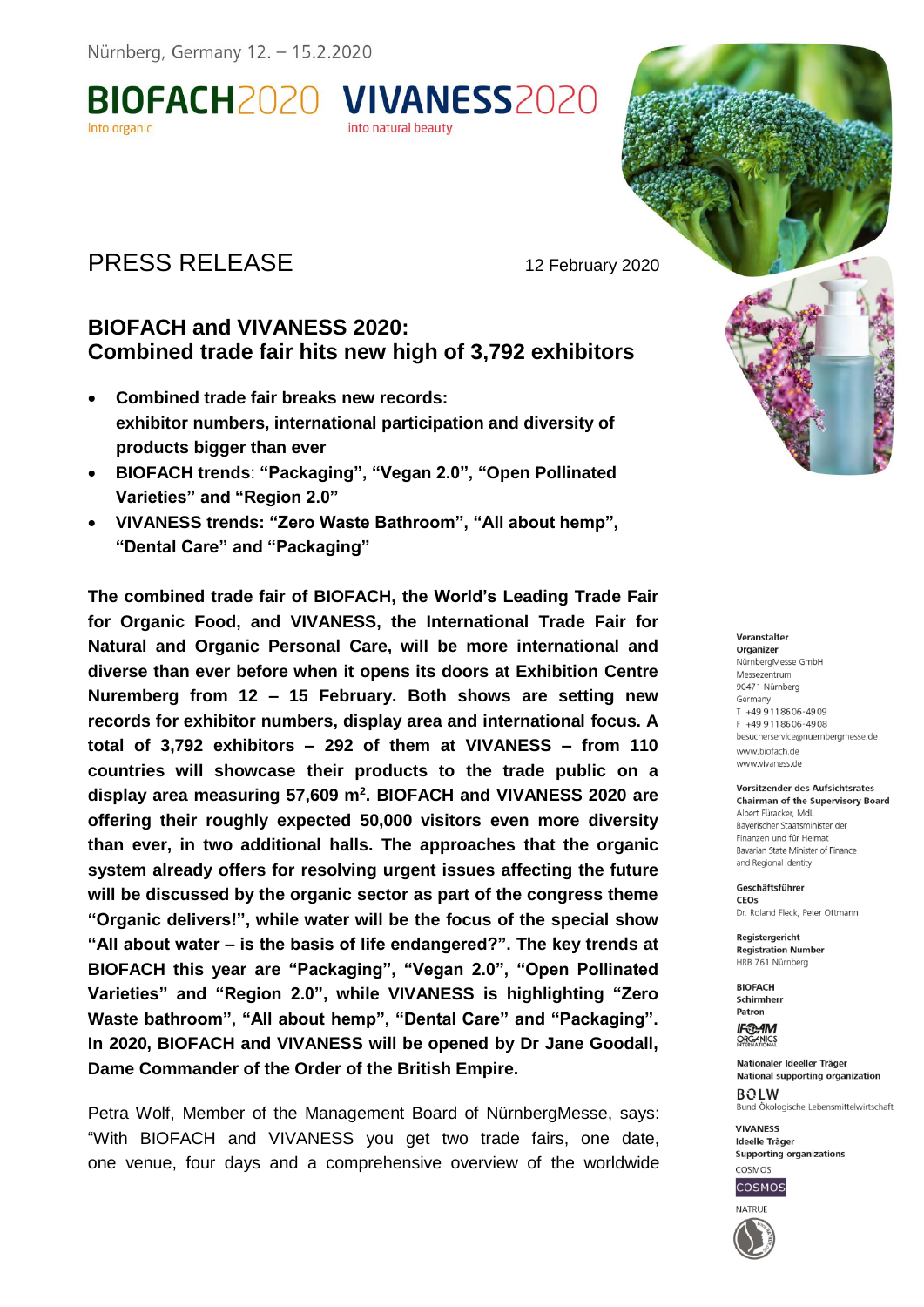Nürnberg, Germany 12. - 15.2.2020

BIOFACH2020 VIVANESS2020 into organic into natural beauty

organic food and natural and organic cosmetic sectors along the entire supply chain. In 2020, the combined trade fair will be more diverse than ever and will emphatically reinforce its role as the international gathering for the sector. With its excellent supporting programme and "Organic delivers!" as the congress theme, this is the starting point from where the future is being shaped by the sector."

#### **New: BIOFACH and VIVANESS trend wall**

For the first time in 2020, trade visitors will discover the latest trends on the two BIOFACH and VIVANESS trend walls (located in the passageway between Hall 1 and Hall 3C). The major trends at this year's BIOFACH are "Innovative Packaging Solutions", "Vegan 2.0", "Open Pollinated Varieties" and "Region 2.0" or the emotional appeal of regional goods. Trending at VIVANESS are "Zero Waste bathroom", "All about Hemp", "Dental Care" and "Packaging". (**www.biofach.de/en/trends** and **www.vivaness.de/en/trends**)

#### **Congress theme and new special show about water**

The BIOFACH and VIVANESS congress (**www.biofach.de/biofachcongress**) is a knowledge and information platform with a solid foundation of expertise, and attracts over 8,000 participants each year to 149 individual presentations. Under the **"Organic delivers!"** heading, this year's congress is highlighting the positive effect of the sector's organic approach. It protects our water, improves soil fertility and strengthens biodiversity. It also protects the climate, is healthy as part of a holistic approach and safeguards the foundations of life. Organic agriculture, food production and trade benefit the common good around the world. A new special show at BIOFACH 2020 will explore in more depth one of the facets of the congress theme. At the **network hub** "**All about water – is the basis of life endangered?**" the World's Leading International Trade Fair will address a highly topical issue. Using presentations and numerous other knowledge-transfer formats, 15 associations, institutions and companies will present their projects and products relating to water as a vital resource for life.

#### **All facets of organic: the thematic focus areas at BIOFACH**

BIOFACH offers three major thematic focus areas to explore: Know-how & Learning, Mew Products & Trends, and Experience & Discover. Besides the BIOFACH Congress, the Know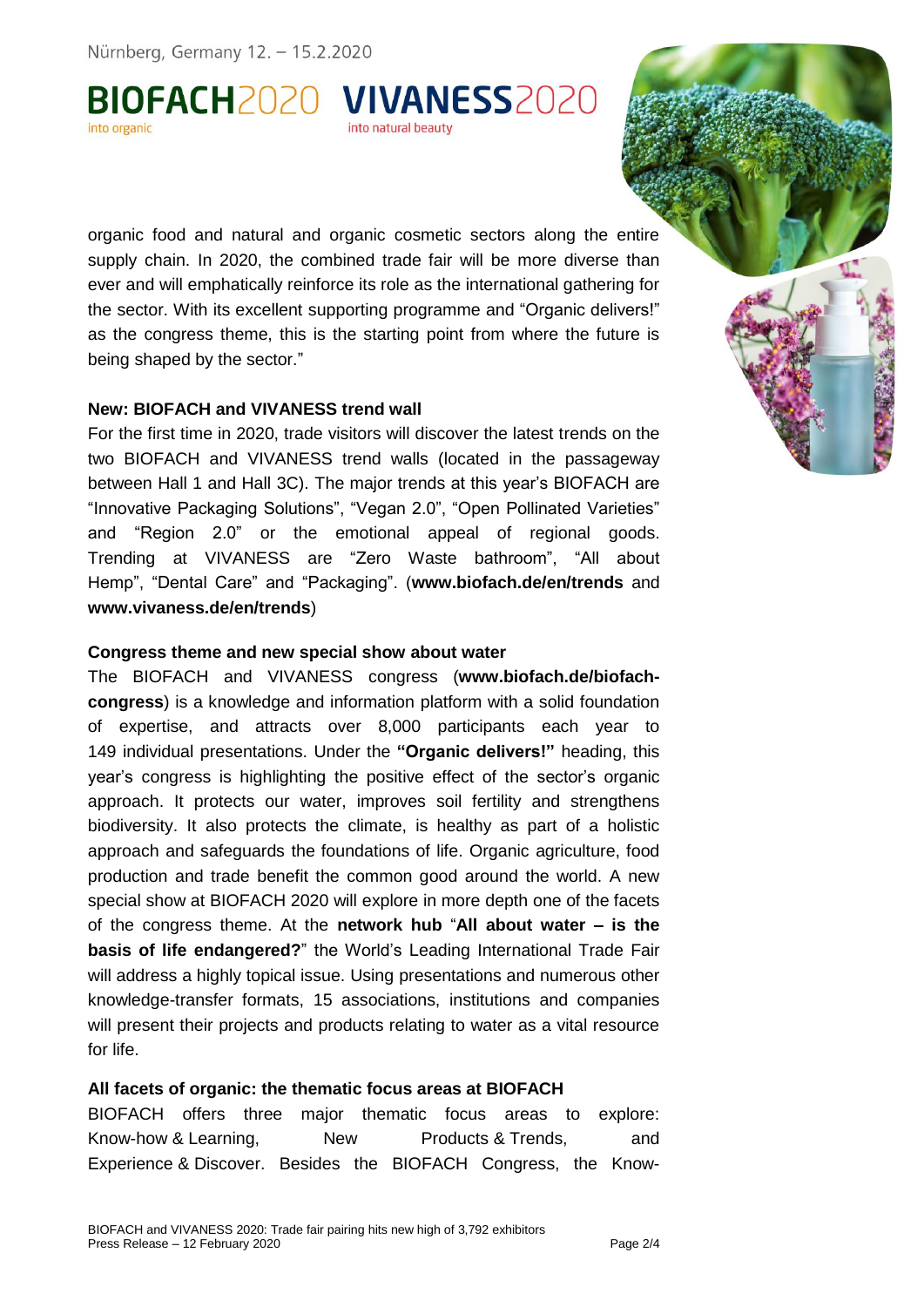Nürnberg, Germany 12. - 15.2.2020

#### BIOFACH2020 VIVANESS2020 into organic into natural beauty

how & Learning area includes the German-language "Fachhandelstreff" for specialist retailers, the network hubs "Generation Future" and "Initiatives & NGOs" as well as the new special show "All about water – is the basis of life endangered?". The focus of "New Products & Trends" is on new products, newcomers and start-ups. This also includes the Novelty Stand (**www.biofach.de/noveltystand**) with 629 registered new products and the Best New Product Award, which is decided by trade visitors based on the products showcased at the Novelty Stand. The "New Products & Trends" area also includes the Pavilion that the Federal Ministry for Economic Affairs and Energy sponsors for innovative new companies, the "German Newcomers". Twenty-five newcomers and start-ups will be presenting to the trade public there under the heading of "Innovation made in Germany". **(www.biofach.de/en/newcomer**).

The Experience the World of OLIVE OIL, WINE and VEGAN are part of the thematic focus area "Experience & Discover". Product presentations, tastings and accompanying events for trade visitors are a long-standing part of the program there. There is also a standing tradition of coveted awards: the international organic wine prize known as MUNDUS VINI BIOFACH, and the Olive Oil Award. The former will be decided in a tasting by a jury from the Meininger Verlag publishing house before BIOFACH opens. And the winner of one of the much-desired olive oil awards will be decided by the trade visitors at the trade fair itself, in a blind tasting with an on-the-spot vote.

### **VIVANESS 2020: the sector gathering for natural and organic cosmetics**

At VIVANESS 2020, natural and organic cosmetics take centre-stage, with the move to the new Hall 3C providing the perfect platform. In this hall, which has won awards for its sustainability, VIVANESS 2020 will have even more room to impress than before, as a record-breaking 292 exhibitors from 42 countries present their innovations and product improvements to visitors. Alongside the diverse product show with its rigorous acceptance criteria, VIVANESS offers other impressive highlights like the VIVANESS Congress (**www.vivaness.de/vivaness-congress**), VIVANESS Novelty Stand with 197 new products (**www.vivaness.de/noveltystand**), Pavilion for Innovative Young Companies with 10 exhibitors (**www.vivaness.de/en/newcomer**) and the special show Breeze with 30 international start-ups, newcomers and niche brands from 11 countries,